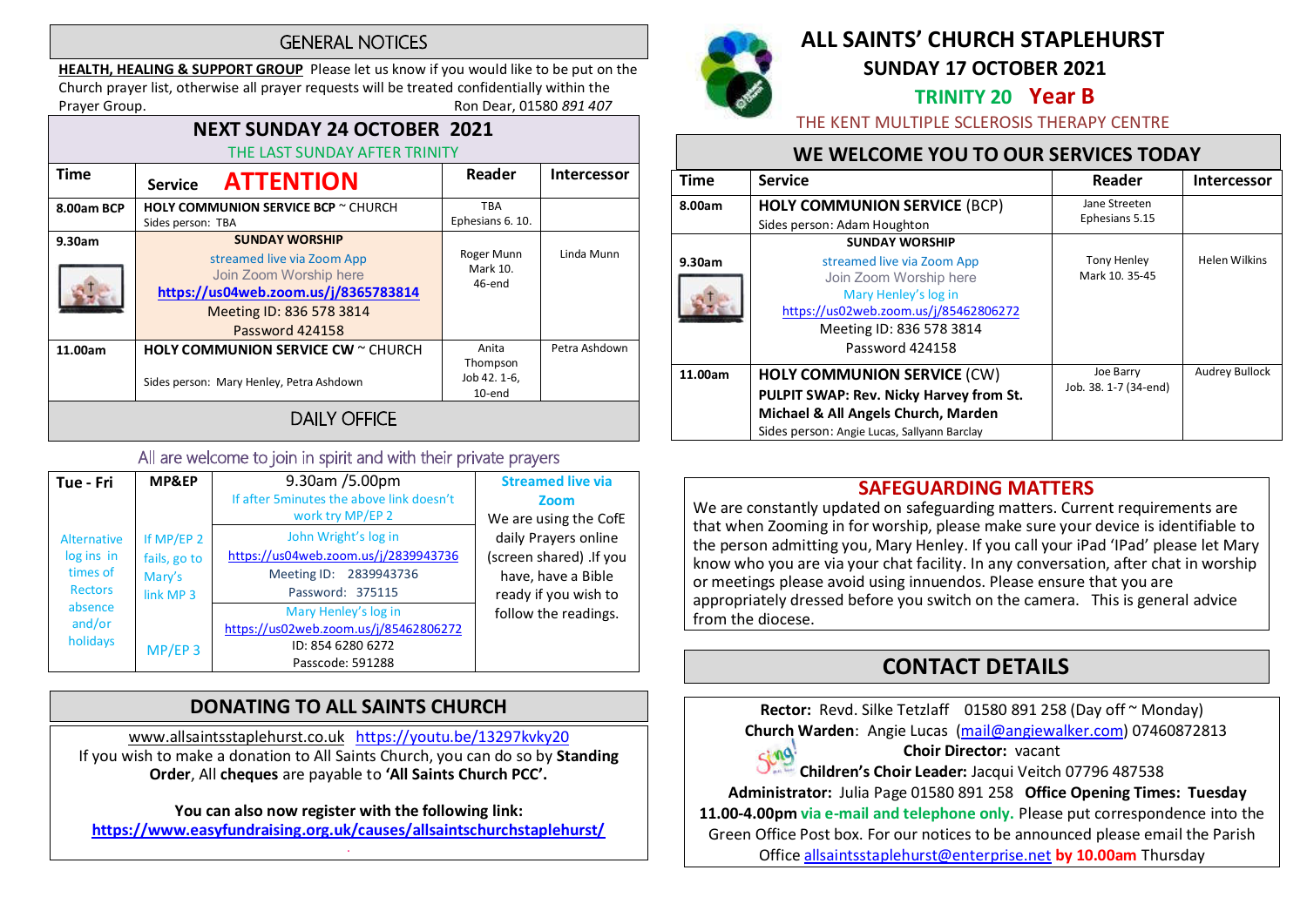# WE PRAY FOR

| Those who are Sick:                                                                      | Tim Mumford, Carole Leckie, Catherine Abbott, Chris Davies, Ian<br>McKay, Lesley Franklin, Roy Jones, Elaine Martin, Sachin Shah,<br>Amelia Hamilton, Abigail Sharpe, David Gascoyne, Jeremy Rutaraka,<br>Michael House, Marie (nee Green), Norman Wallis, Tony Emery,<br>Colin Whatmore,<br>Robert Blondizik,<br>Lift these and all in need into the healing light of Christ |                      |                         |
|------------------------------------------------------------------------------------------|-------------------------------------------------------------------------------------------------------------------------------------------------------------------------------------------------------------------------------------------------------------------------------------------------------------------------------------------------------------------------------|----------------------|-------------------------|
| <b>Home Communion:</b>                                                                   | Ron Dear, Dorothy Hegarty, Jane Scarff, Barbara Chrimes AB/MH,<br>lan Mackay                                                                                                                                                                                                                                                                                                  |                      | ST/MH                   |
| Abbotsleigh:<br><b>Staplehurst Manor:</b><br><b>Iden Manor:</b><br><b>Maidstone Home</b> | HC 1 Wed/month 11.00am for inform. speak to<br>HC 2/4 Wed/month 11.30am for inform. speak to<br>HC 2 Tue/month<br>3.45pm for inform. speak to<br>Des Liddicoat (Cedardale Residential, Queen Road, Maidstone,<br>ME16 0HX, 01622 752117)                                                                                                                                      |                      | ST/MT<br>MH/ST<br>MT/ST |
| Those who have died:                                                                     | <b>Agnes Hall</b>                                                                                                                                                                                                                                                                                                                                                             |                      |                         |
| <b>Burial of Ashes:</b>                                                                  | Eileen Russell<br>Fri 15 Oct 21<br>2.00 <sub>pm</sub>                                                                                                                                                                                                                                                                                                                         | (ST)                 |                         |
| <b>Baptisms:</b>                                                                         | Oliver Collard<br>Sat 30 Oct 21 11.00am<br><b>Edward Levers</b><br>Sat 6 Nov 21 11.00am<br><b>Finley Pascoe</b><br>Sat 27 Nov 21 11.00am                                                                                                                                                                                                                                      | (MT)<br>(ST)<br>(ST) |                         |
| <b>Weddings:</b>                                                                         | 11 June 2022 Joshua Wittham & Jessica Dunn<br>1.00 <sub>pm</sub>                                                                                                                                                                                                                                                                                                              | (ST)                 |                         |

### PCC MEETING DATES 2021-2022

#### All meetings to be held over Zoom unless advised otherwise

- Wednesday 10<sup>th</sup> November
- Wednesday 26<sup>th</sup> January

Wednesday 23rd February

(Lent Weds  $2^{nd}$  March – Thurs  $14^{th}$  April)

#### APCM Wed 27th April 2022

If you have any matters that you'd like to put to the PCC please speak to a committee member or write/email The Parish Office, if possible, 2 weeks in advance of the next PCC meeting, in order that your item may be added to the Agenda. Thankyou.

# DATES FOR YOUR DIARY

| <b>Date</b> |           | <b>Time</b>     | What                                                                          | Where             |
|-------------|-----------|-----------------|-------------------------------------------------------------------------------|-------------------|
|             |           | <b>OCTOBER</b>  |                                                                               |                   |
| <b>Sun</b>  | 17        | 11.00am         | <b>PULPIT SWAP - We welcome Rev. Nicky</b><br><b>Harvey from Marden today</b> | $\sim$ Church     |
| <b>Mon</b>  | <b>18</b> | <b>All week</b> | <b>CHANCEL FLOOR WORK begins</b>                                              | ~ Church          |
| <b>Mon</b>  | 25        | 8.00pm          | <b>FRIENDS OF ALL SAINTS MEETING</b>                                          | $^{\sim}$ P. Room |
| <b>Sat</b>  | 30        | 11.00am         | <b>BAPTISM Oliver Collard</b>                                                 | $\sim$ Church     |
| <b>Sun</b>  | 31        | 4.00pm          | <b>MEMORIAL SERVICE FOR THE BEREAVED</b><br><b>Please see Notice below</b>    | $\sim$ Church     |



After two years of not being able to hold our annual Memorial Service, this year we are holding our Service to remember our loved ones. We are however conscious of on-going Covid infections and so we are taking extra care. If you have not received an invitation and you are planning to come, please contact the Church Office with the number of people and telephone number for Track & Trace. We advise that face masks are worn. Please do not come if you have coughs or colds. If you do have the opportunity please take a lateral flow test before attending.

# FUN'D RAISING

easyfundraising Shop on: http://efraising.org/FBVdWrPmzj

If you have not used Easy Fundraising before, by clicking on the link the church will receive an additional £5 introductory bonus.





Hold the cursor over the link and press 'ctrl' and right click on your mouse https://www.easyfundraising.org.uk/causes/allsaintschurchstaplehurst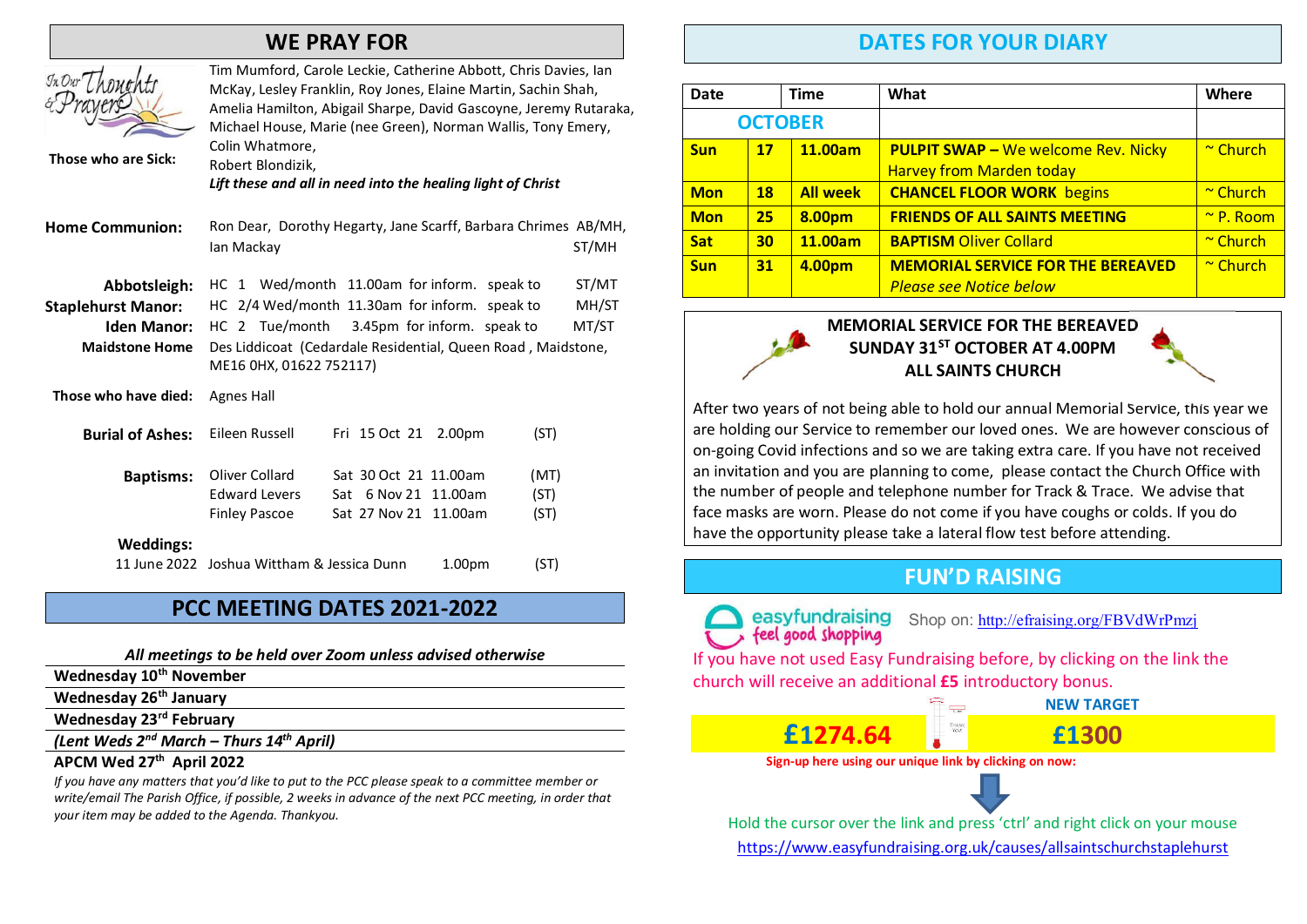# CONFIRMATION PREPARATION GROUP

Dear Reader,

Just to let you know that I have started a Confirmation Preparation Group for Adults and Children and we are meeting fortnightly evenings at 6pm. If you wish to join please let me know.

The Confirmation Service will take place on Saturday 22 January 2022 at St. Laurence's Church, Hawkhurst, 2.00pm. The Channel Cours, Silke

# RECTORY STALL

# ALL IN AID OF ALL SAINTS CHURCH

### ALL PRODUCTS OFFERED ARE EITHER NEW OR IN LIKE NEW CONDITION AND FULLY FUNCTIONAL & QUARANTINED

#### IF YOU HAVE ANY BOOKS IN NEW OR LIKE NEW CONDITION THAT YOU WOULD LIKE TO DONATE PLEASE CONTACT THE CHURCH OFFICE

.I am doing a delivery service. Just let me know what you would like and I will put together a box with the items. Check Church Website for Updates



Please let me know what you would like to read and I deliver a box of 20 books (£0.50 each) and you take what you would like to read and I pick up the rest. The books I have been given are like new. There is no pressure to buy until you have seen the items and have decided. Once you finished looking at everything let me know when to pick the box up again. You leave the box outside your house and I take it away. Have a

look at the website. If you are after anything specific, please ask. I still have items not listed yet. I look forward to your orders, Silke

# **CHARITY**

# CHARITIES FOR 2022

Next year we are supporting three x four monthly charities. (One overseas, one medical and one local.) Would the congregation please let me have suggestions for any charity you would like supported. Please let me have your ideas, with written information please, by the end of October. The Charity Committee will then meet to review the suggestions and select those to go forward for approval by the PCC. Thank you.

Audrey Bullock (Charity Chairman)



## SMALL CHANGE AND FILM POTS FOR CHARITY

 Please deliver your small change or film pots during September to Maureen Brice or Audrey Bullock. Thank you. Charity Committee

Please put your donations to charity in one of the following:

1. A plain envelope with For Charity on the outside.

2. An orange charity envelope



3. A blue pew envelope with For Charity written on the outside.

These may be left at any time in the month in the church hole in the wall in the vestibule, in the collection plate at the 11am service or at Angie Lucas letter box.

This quarter charity is for KENT MULTIPLE SCLEROSIS THERAPY CENTRE Thank you, Charity Committee



Thank you for the donations of food, left on my doorstep, for our Harvest collection for Maidstone Homeless Care. Please remember that this year Harvest Festival is on Sunday 10th October, and so there is an extra week to leave your donations at 41. Thank you, Charity Committee